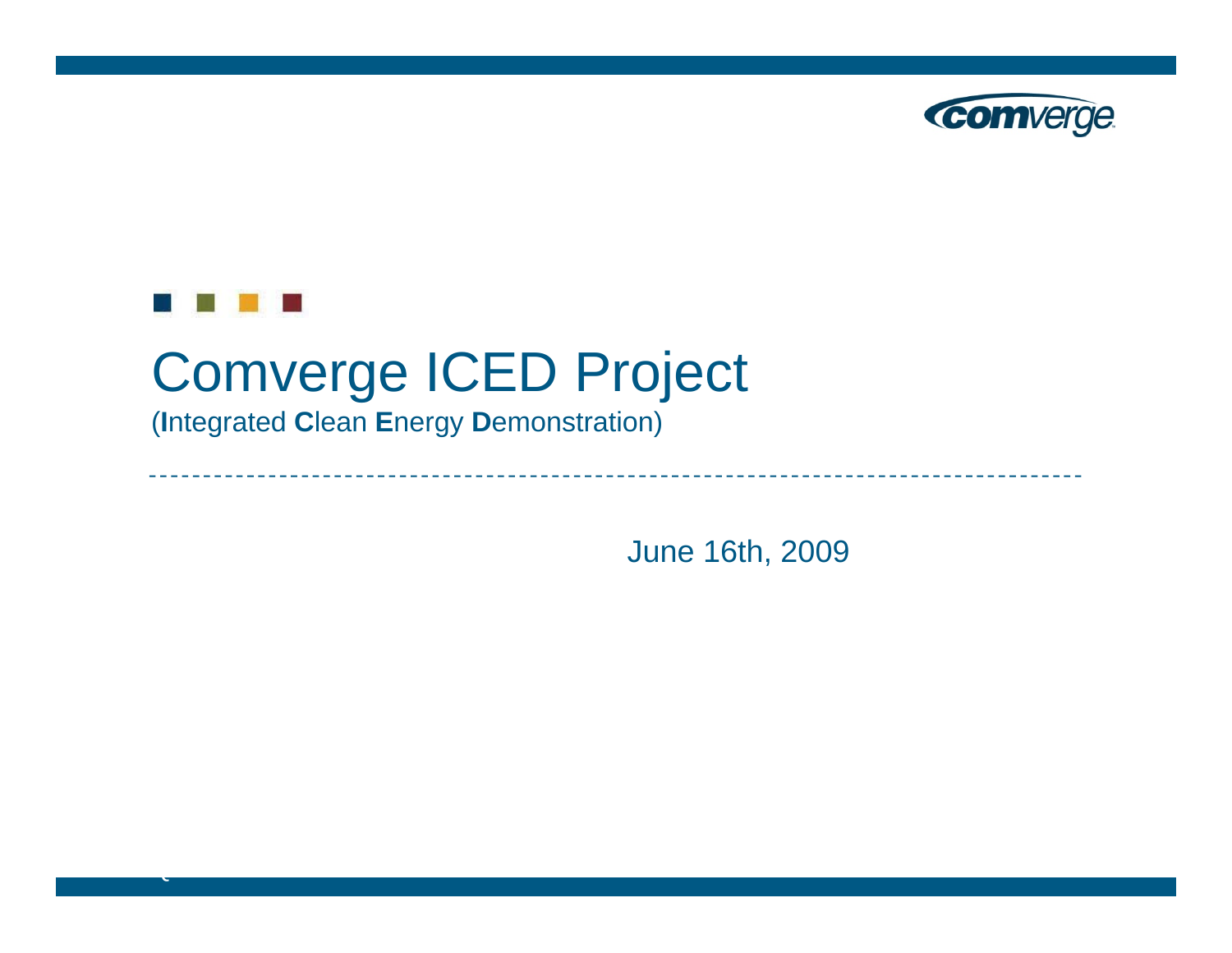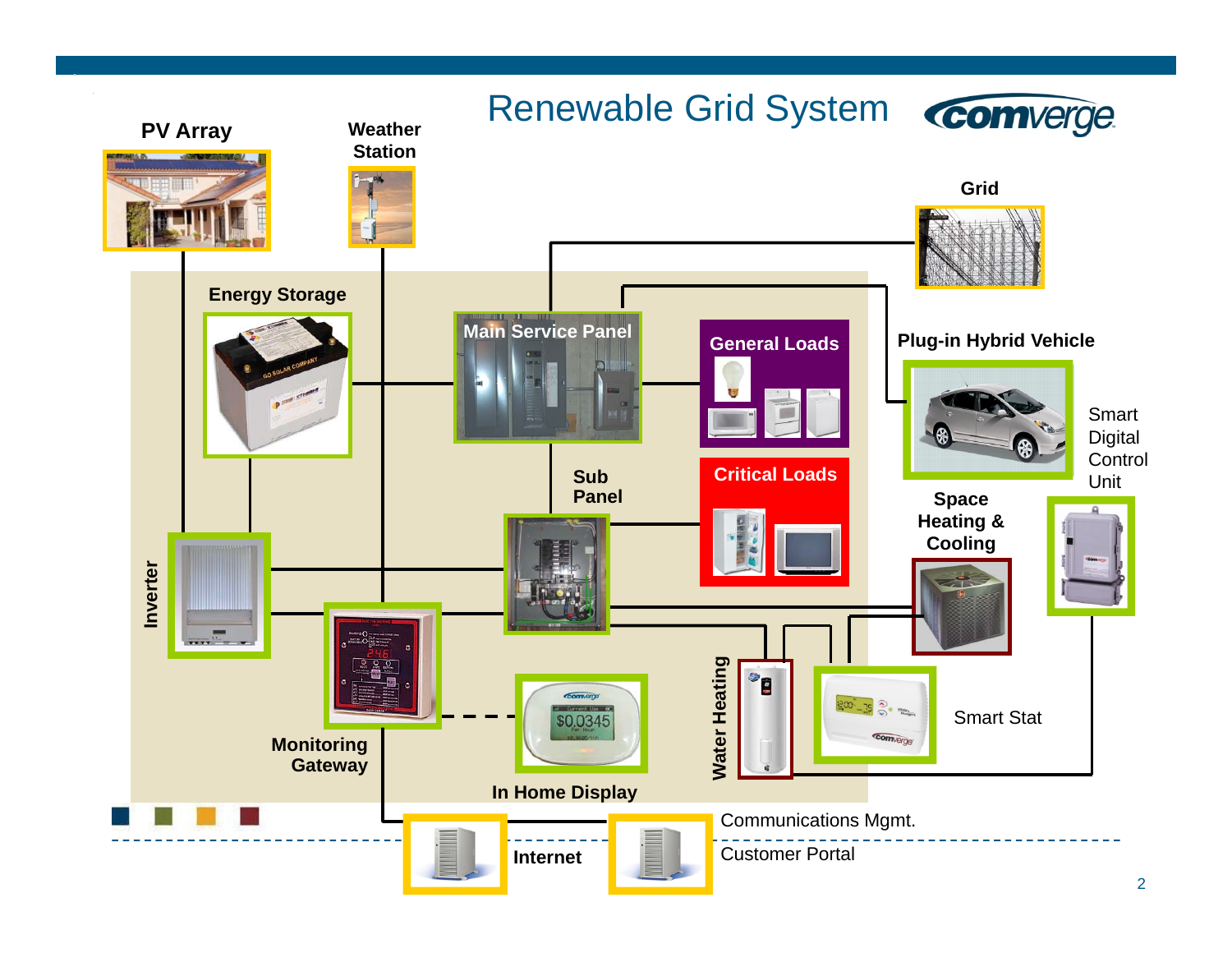

Coulomb Tech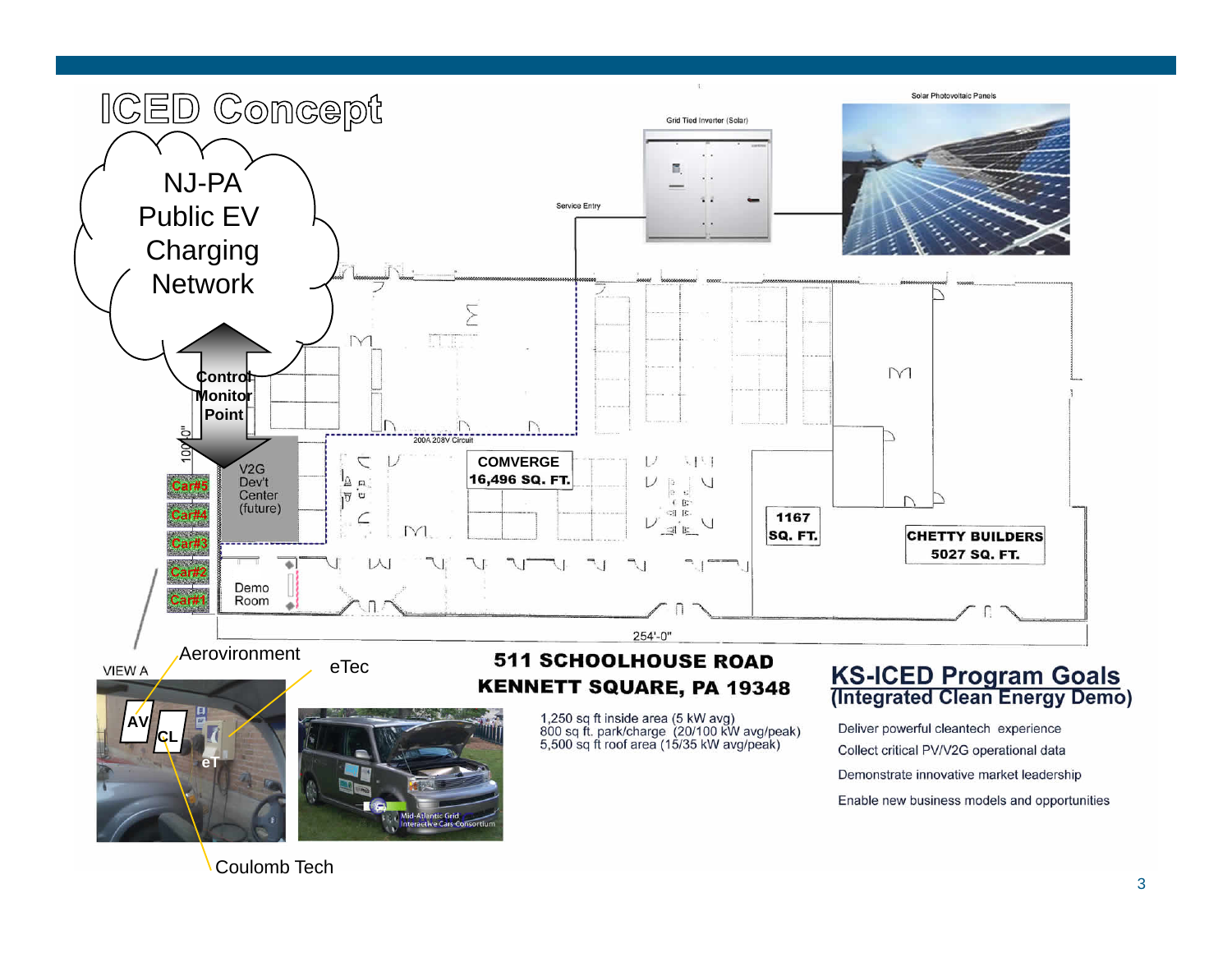



• Research rapid developments in the Smart Grid PHEV related areas (V2G, AMI, Dist Gen, Storage, etc.)

• Prototype a demonstration platform for communicating the potential service offers to clients and regulators

• Maintain close involvement with key consortia, advocacy groups, and standards bodies

• Initiate several pilot programs with utilities or state governments

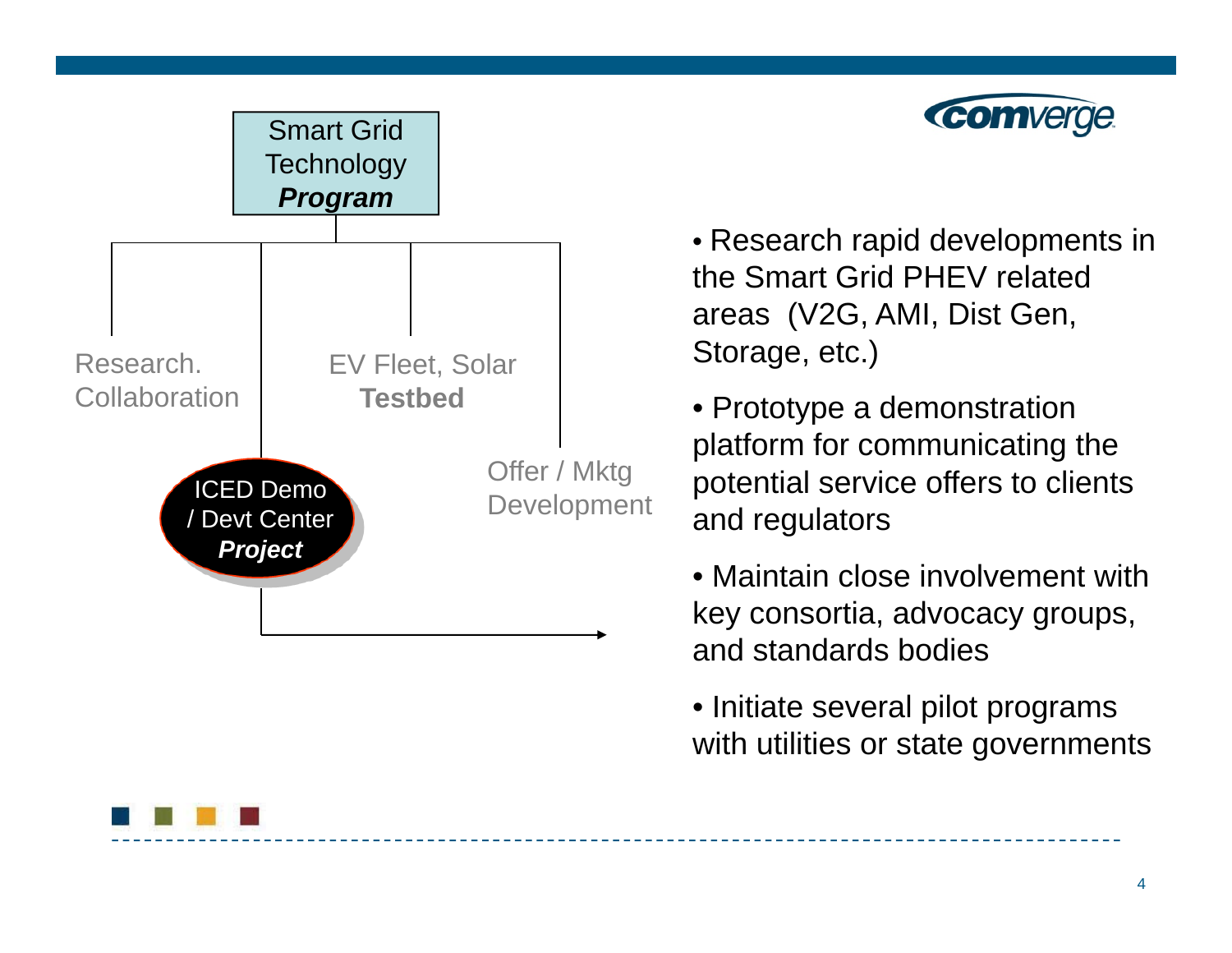# **ICED Use Cases**



## **Case#1 Basic DR Smart Charging**

Car Owner

Demonstrate basic vehicle charge status remote monitor and energy transfer to battery against TOU rate. **Goal**

#### User Experience

Select charging mode required in user interface screen Simulate changing time of day and/or electricity prices Vehicle is charged in accordance with established setpoints Data visualization metrics presented on the demo screen

### **Case#2** Integrated Load Balancing

Actor/Participants **Actor/Participants** Actor/Participants

Car OwnerThird Party Aggregator **Utility** 

**Goal** Show ability of several vehicles to coordinate loadpresented to local and gridgenerated supply.

#### User Experience

Graphical presentation of all building supply and demand Introduction of Solar supply disruption with constant demand Vehicles provide power differential to maintain constant grid draw Maximum grid draw levels established to trigger battery power Other load balance demonstrations….

### **Case#3**

Car Owner**Utility** 

Actor/Participants  $\begin{array}{|c|c|c|c|c|c|}\n\hline\n\end{array}$  Actor/Participants **Goal** Demonstrate capability for vehicle to partially or fully offset grid power need for home appliance operation

#### User Experience

Select appropriate trigger in user interface screen Simulate power failure from the grid Vehicle is automatically commanded to switch power out Appliances are returned to preset operational state\*

*\* Home can be set to operate in critical conservation mode*

## **Case#4** Aggregated Storage Services

Car OwnerThird Party Aggregator RTO/Utility

**Goal** Show capability for vehicles to remotely support near real time energy transfer with the grid from AGC signal

#### User Experience

Car(s) are connected to the PJM signal for Regulation Services Simulated fluctuation from the PJM grid is introduced (4 sec interval) Vehicle charge rate is proportionally controlled with V2G signal Data visualization metrics presented on the demo screen.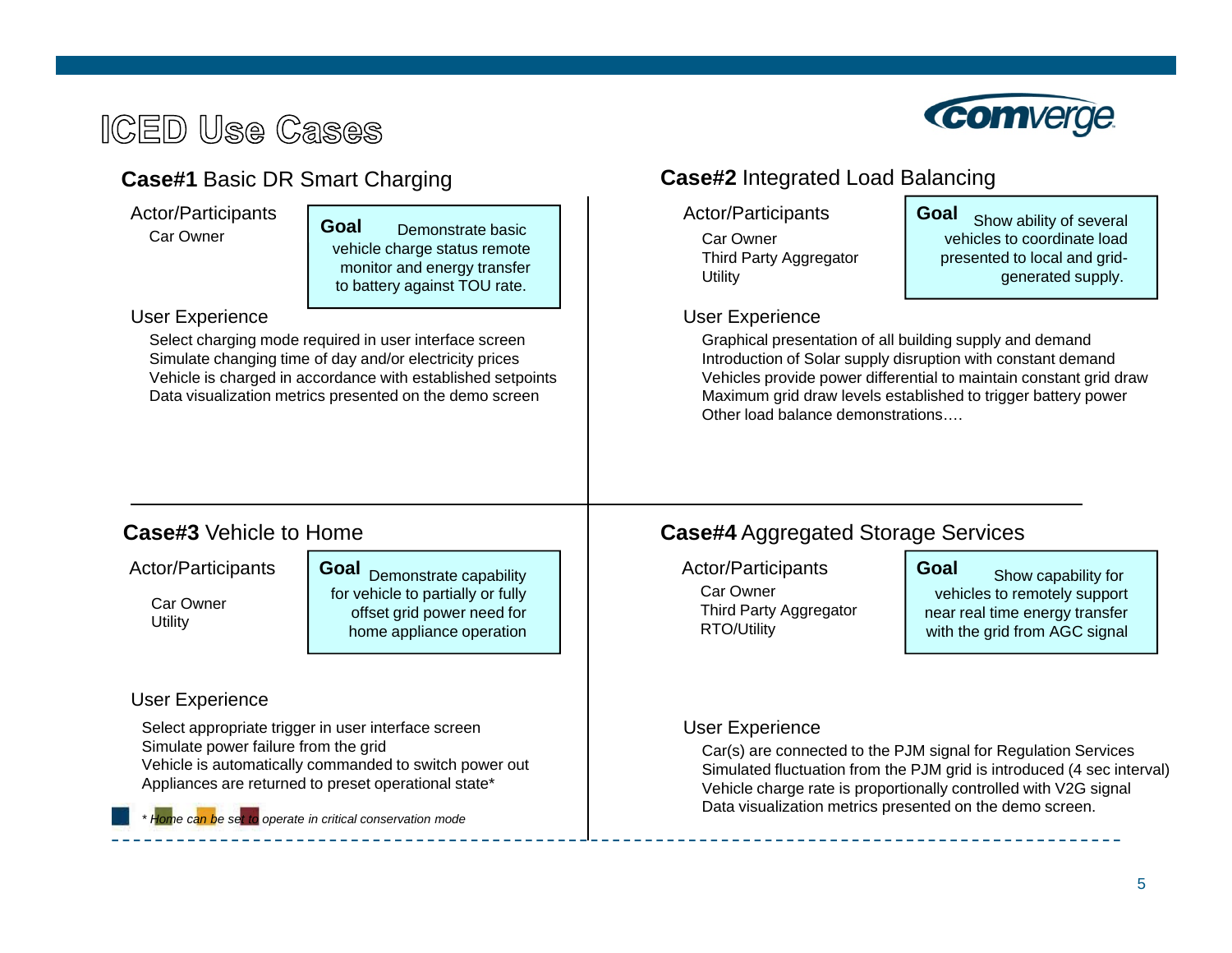

# What are the Benefits of the ICED "Project"?

- Tighter linking with PJM through extension of their "Demand Response" executive demonstration center.
- Solid development platform with an instance of Apollo that can be integrated and evolved for renewables and storage management
- Stronger sales collateral for presenting the Comverge value proposition (and expansion capability)
- Demonstration of Comverge's Corporate Sustainability Model (ie Walk the Talk)
- Catalyst opportunity to attract external funding and investment from government and partner development vendors. Platform to support additional stimulus grant requests.